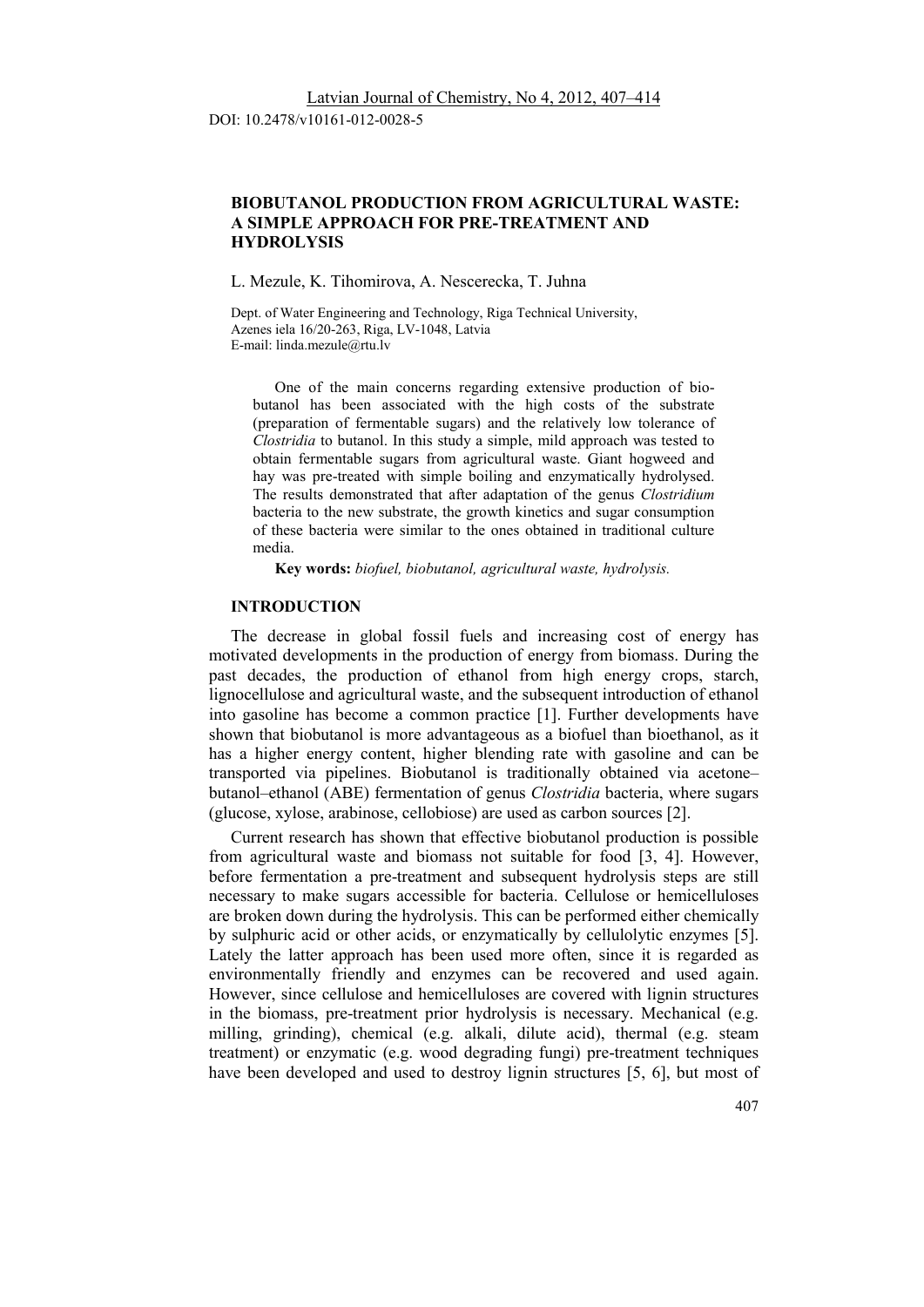them are still regarded as expensive and time consuming. Mostly these techniques require highly trained personnel and are not reliable on small scale, at local biofuel pilot plants. Here in this paper we demonstrate the development of a simple approach to obtain fermentable sugars from lignocellulosic biomass not used in food production, to subsequently produce biobutanol.

# **MATERIALS AND METHODS**

# *Preparation of cellulolytic enzymes*

Laboratory scale preparation of cellulolytic enzymes was performed from white rot fungi *Irpex lacteus* IBB 104, grown on agar plates (0.8 g/L KH<sub>2</sub>PO<sub>4</sub>; 0.2 g/L K<sub>2</sub>HPO<sub>4</sub>; 0.5 g/L MgSO<sub>4</sub>⋅7H<sub>2</sub>O; 2 g/L NH<sub>4</sub>NO<sub>3</sub>; 3 g/L yeast extract; 5 g/L glucose; 18 g/L agar;  $pH = 6.0$ ). The fungi were placed into 250 mL flasks containing 100 mL of liquid medium (10.0 g/L glucose; 2.0 g/L NH<sub>4</sub>NO<sub>3</sub>; 0.8 g/L KH<sub>2</sub>PO<sub>4</sub>; 0.4 g/L K<sub>2</sub>HPO<sub>4</sub>; 0.5 g/L MgSO<sub>4</sub>⋅7H<sub>2</sub>O; 2.0 g/L yeast extract;  $pH = 5.5$ –5.8) and incubated on an orbital shaker (150 rpm) at 27 °C. After 5– 7 days the fungal pellets were homogenized with glass beads. Then 10 mL of homogenized fungal cultures where re-inoculated in the same media with the exception that glucose was substituted with agricultural substrate (hay, raw and dried giant hogweed or Avicel (Sigma)). Enzyme activity assays were performed regularly. After 2 weeks the biomass was removed and  $(NH_4)_2SO_4$  $(0.5 \text{ kg/L})$  was added to the supernatant, diluted and incubated at 4 °C for 24–48 hours. After incubation the enzyme was sedimented by centrifugation (4000 rpm; 10 min) and stored in 0.05 *M* sodium citrate buffer at 4 °C for further use.

Enzyme activities were measured according to IUPAC recommendations [7, 8] and included the measurements of carboxymethylcellulase (CMCase), filter paper and xylanase assays.

# *Substrate pre-treatment and hydrolysis*

After harvesting, hay or giant hogweed was ground (to 2–5 mm) and either directly diluted in 0.05 M sodium citrate buffer (3% w/v) and hydrolysed, or boiled for 5 minutes, or sterilized at 121°C for 15 minutes and then hydrolysed. For process optimization, filtration of the substrate prior to hydrolysis was tested.

For hydrolysis, the enzyme (0.2 FPU/mL, 20 FPU/g) was added to the presterilized or non-sterilized substrates diluted in sodium citrate buffer and incubated on an orbital shaker for 24 hours at 27 °C. For process optimization, aerobic or anaerobic hydrolysis was tested. Then the mixture was centrifuged at 4000 rpm for 10 minutes to separate solid particles, and subsequently filtered through 1.2, 0.45 and 0.22 μm pore size filters.

# *Measurements of reducing sugars*

Reducing sugar concentration was measured by dinitrosalicylic acid (DNS) method [7]. In brief, to 0.1 mL of 0.05 *M* sodium citrate buffer in glass tubes 0.6 mL of DNS and 0.1 mL of centrifuged (10 min) sample supernatant was added. For blank control, distilled water was used instead of the sample. Then all samples were boiled for 5 min and transferred to cold water. Then 4 mL of distilled water was added. Absorption was measured with spectrophotometer at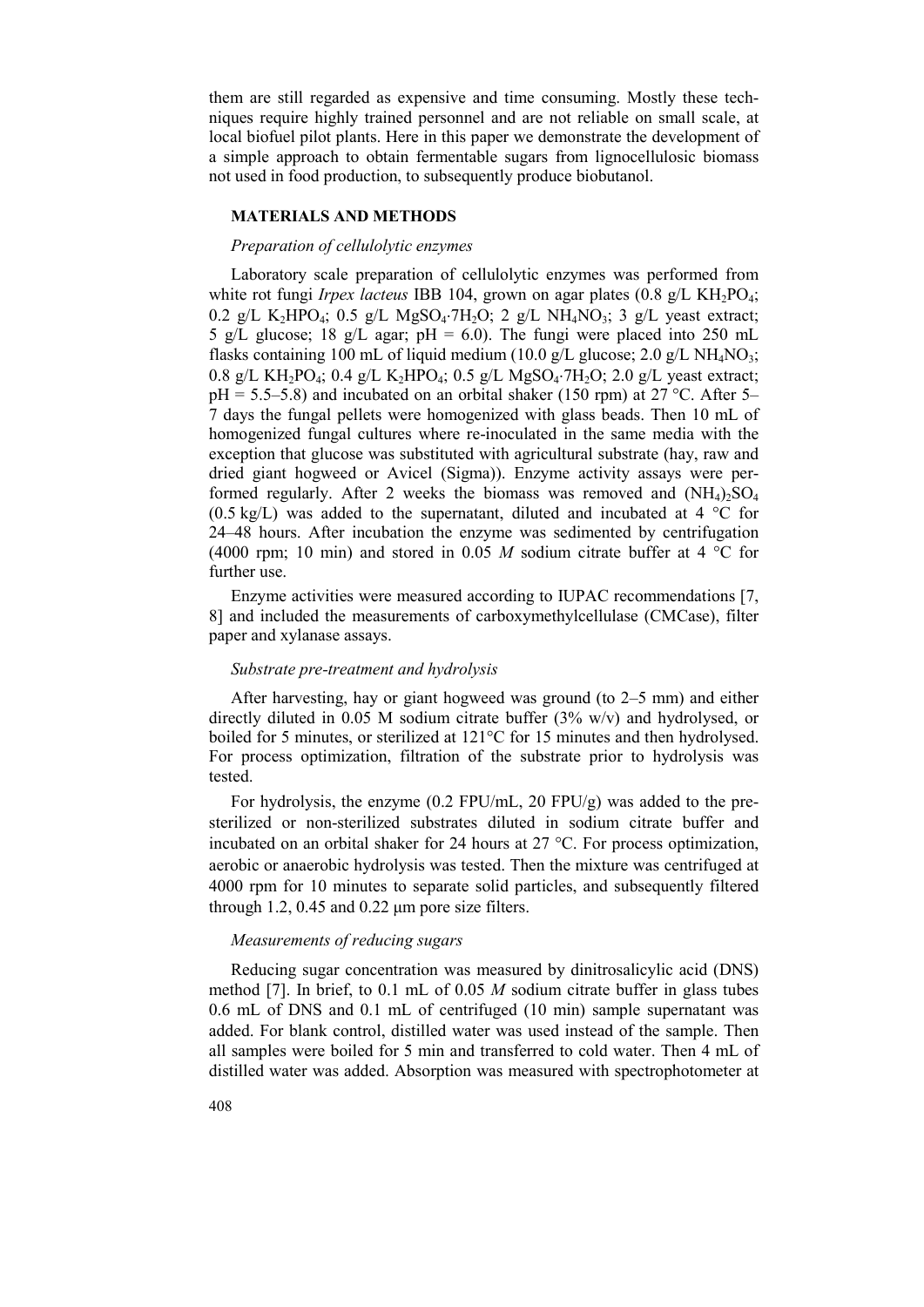540 nm. To obtain absolute concentrations, a standard curve against glucose was constructed.

### *Bacterial strains and culture medium*

*Clostridium acetobutylicum* ATCC®824, *Clostridium beijerinckii* DSM 6422 and *Clostridium tetanomorphum* ATCC®49273 were inoculated into a nutrient rich medium (5 g/L peptone, 5 g/L Lab-Lemco, 10 g/L yeast extract, 0.5 g/L KH2PO4, 0.5 g/L K2HPO4⋅2H2O, 0.2 g/L MgSO4⋅7H2O, 0.01 g/L FeSO4⋅2H2O, 0.01 g/L NaCl, 0.001 g/L *p*-aminobenzoic acid; 0.00001 g/L biotin; 30 g/L glucose or hydrolysed substrate containing sugars) and grown anaerobically (AnaeroGen, Oxoid) at 37 °C for 24 hours. The inoculum was further used for batch and fermentation studies. For cell adaptation to lignocellulosic hydrolysates, all cultures were inoculated on a regular basis into media containing higher concentration (0%, 5%, 10% etc.) of substrate.

For substrate inhibition studies, overnight cultures of *C. beijerinckii* (final concentration  $\sim 1.10^6$  cells/mL) were inoculated into decimal dilution tubes containing either hay hydrolysate only, or hay hydrolysate mixed with growth media (above).

### *Fermentation studies*

Prior to fermentation, the cultures were double-washed with sterile phosphate buffer ( $pH = 7.2$ ), and a known concentration (final concentration  $\sim 10^5$  cells/mL) was inoculated into LAMBDA MINIFOR bench-top laboratory fermenter (Czech Republic) with temperature (37 °C), pH,  $pO_2$  (below 0.1 mg/mL) and air flow rate (0.1 L/min) control, or in batch tubes. Fermentation media contained up to 50% of hydrolysate.

For analyses of cell concentration (total bacterial counts), sugar utilization and product formation, samples were collected directly either from the fermenter or tubes.

### **RESULTS AND DISCUSSION**

# *Pre-treatment and hydrolysis strategies*

Lignocellulose substrate grinding alone as a physical treatment technique is usually not regarded effective enough, and subsequent combination with other techniques has been suggested [5]. Our studies have shown that during the initial phase of hydrolysis, sugar formation occurred with the same trend only for the ground and ground-autoclaved (treated with pressurized air at elevated temperature) substrates (Fig. 1). However, the sugar concentration started to decrease after three hours. Besides suggestions on enzyme adsorptive loss through inhibition by lignin degradation products [9], microscopic analyses showed increasing microbial activity, which effectively consumed any sugars formed during the hydrolysis. Thus, substrate sterilization was introduced. To simplify the treatment and reduce energy requirements, simple substrate boiling was tested, and it was demonstrated that boiling for 5 minutes was sufficient to obtain the same sugar concentration (higher than 0.3 g per gram of substrate) as obtained by heat and pressure treatment (Fig. 1). The lignocellulosic biomass typically contains 50–80% of carbohydrates (dry mass fraction) [5], however, analyses on giant hogweed (data not shown) indicated that the total concentration of celluloses and hemicelluloses did not exceed 40%. Thus,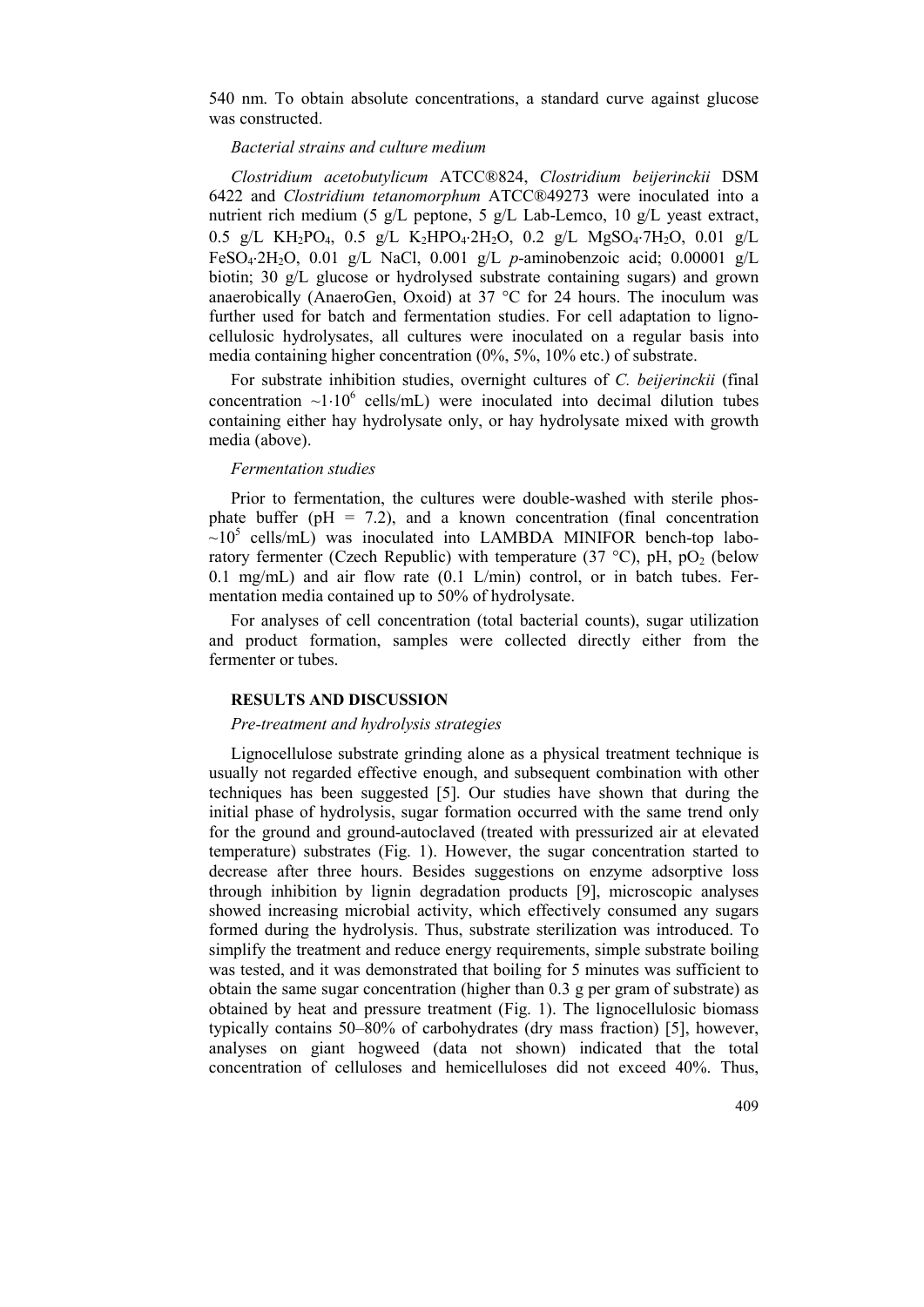mechanical grinding with subsequent boiling was used as the pre-treatment technique for future studies.

The enzyme concentration for hydrolysis (20 FPU/g) was chosen according to recommendations [9]. Decrease in enzyme concentration below 5 FPU/g with the purpose of cost reduction gave lower sugar formation rates, and was not used further. Batch enzyme recovery tests showed that on average 40–80% of the enzyme could be recovered and used again.



*Fig. 1.* The effect of ground substrate (dried giant hogweed) heat pre-treatment on reduced sugar yield during hydrolysis. Standard deviation represents the data dispersion from 3 separate studies.

Due to the observation that after effective pre-treatment the liquid already contained cellulose and hemicellulose degradation products [10], substrate filtration prior to hydrolysis was assessed. Our studies showed that the solid fraction contained much higher amounts of hydrolysable material than the liquid fraction (Fig. 2). Separate hydrolysis of liquid [10] and solid fractions is regarded as more labour intensive and complicated, thus eliminated from further studies. Additionally, no difference was observed upon performing hydrolysis in aerobic or anaerobic conditions (Fig. 2). The simpler and cheaper aerobic approach was chosen for future work. Enzyme recovery studies showed that higher recoveries were obtained from samples containing only the liquid fraction (78%), whereas solid particles prevented the extraction of enzyme and only around 45% recovery was possible on laboratory scale. This can be connected to enzyme adsorption to lignin structures [9], and requires further work with respect to separation technologies.



*Fig. 2*. Comparison of sugar release by aerobic and anaerobic hydrolysis of solid-separated and mixed substrates.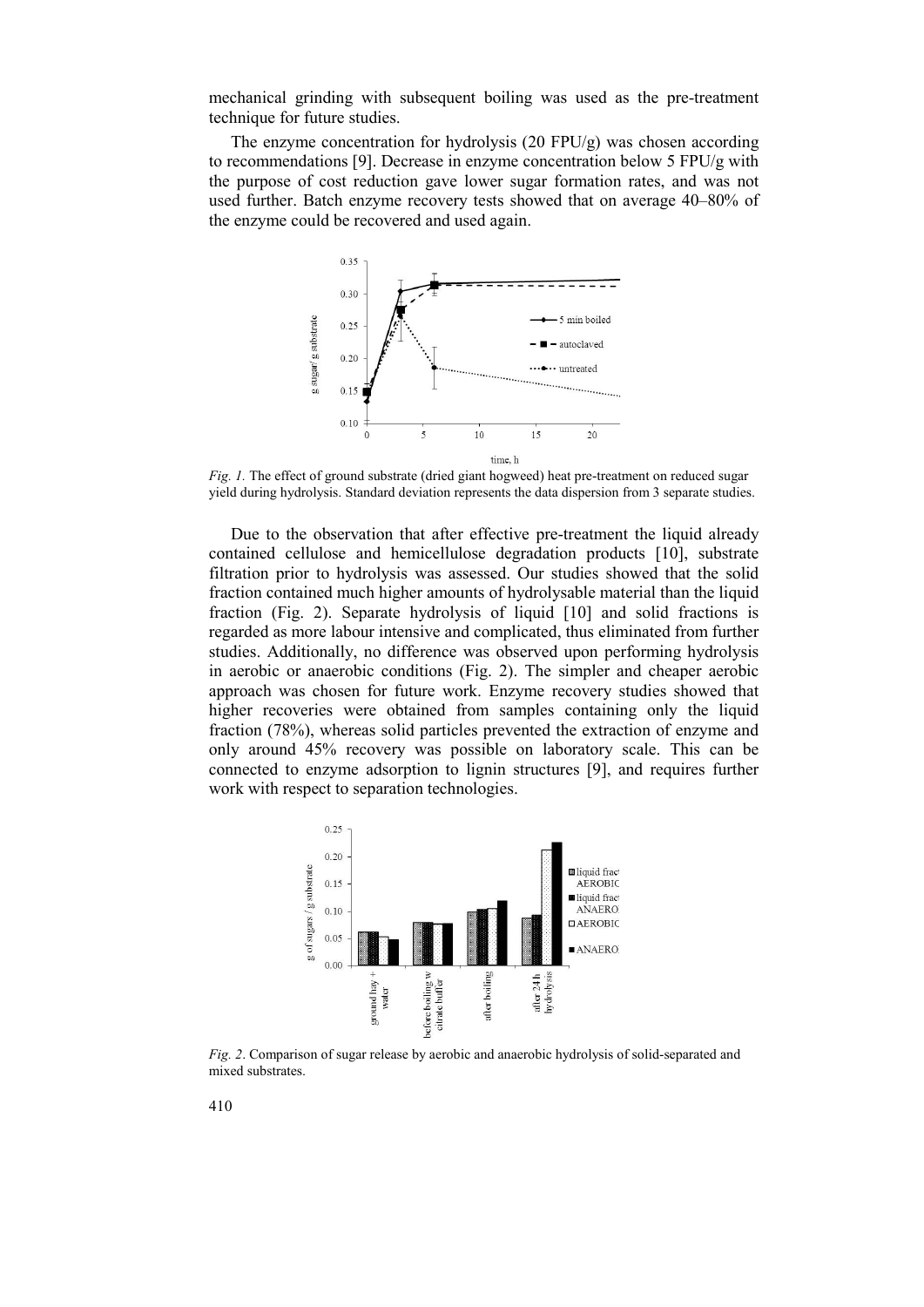Apart from the traditional three step (pre-treatment, hydrolysis and fermentation) cellulosic alcohol production, simultaneous saccharification and fermentation has been suggested [4]. The approach was tested with pre-treated hay substrates, where enzyme and pure culture of *C. beijerinckii* were added simultaneously and incubated anaerobically for 72 hours. The results indicated that no significant growth of *C. beijerinckii* occurred (below 1 log after 48 hours), and subsequently no formation of ABE was observed after 72 hours of incubation.

# *Fermentation studies*

To analyse the ability of *Clostridia* to ferment sugars produced from lignocellulosic biomass, a series of growth studies were performed. Initially all cultures showed a strong inhibition by the prepared hydrolysates (Fig. 3), and almost no growth and no ABE production was observed for samples containing 100% hay hydrolysate. Samples containing culture media along with 1% and 0.1% of the hydrolysate showed similar growth rate to the positive control, and no inhibition was observed for these samples. Inhibitory properties of the hydrolysate were observed in the samples of 10% hydrolysate. Since no chemical pretreatment was performed, the presence of inhibitory compounds like furfurals or hydroxymethylfurfurals was not expected [11]. A mere inhibition by the substrate itself was assumed. Further, the cultures were adapted to an increasing concentration of hydrolysate and a decreasing amount of culture media.



*Fig. 3.* Inhibition of *Clostridium beijerinckii* growth by hay hydrolysate*.*  B – represents growth media; H – hydrolysate; numbers indicate dilution rate of the hydrolysate.

Following an adaptation period, fermentation with all three ABE producing *Clostridia* species was performed. Results showed that the adapted *Clostridia*  were able to grow in 50% hay hydrolysate and had similar sugar consumption rate as in culture media (Fig. 4 *A,B*).

In both types of media, all cultures had similar growth rates. Only *C. acetobutylicum* showed a rapid decrease in the growth rate after 24 hours in media supplemented with hay. In the culture media, the substrate degradation coefficients for C. acetobutylicum and C. tetanomorphum were  $0.008$  h<sup>-1</sup> and 0.009 h<sup>-1</sup> (Pearson criteria, P = -0.84 and -0.98, respectively), whereas for *C. beijerinckii* it was higher (0.046 h<sup>-1</sup>, P = -0.83) (Fig. 4*B*). A slight reduction in substrate degradation was observed for *C. beijerinckii* in the supplemented media (0.023 h<sup>-1</sup>, P = -0.96), which allowed a more prolonged stationary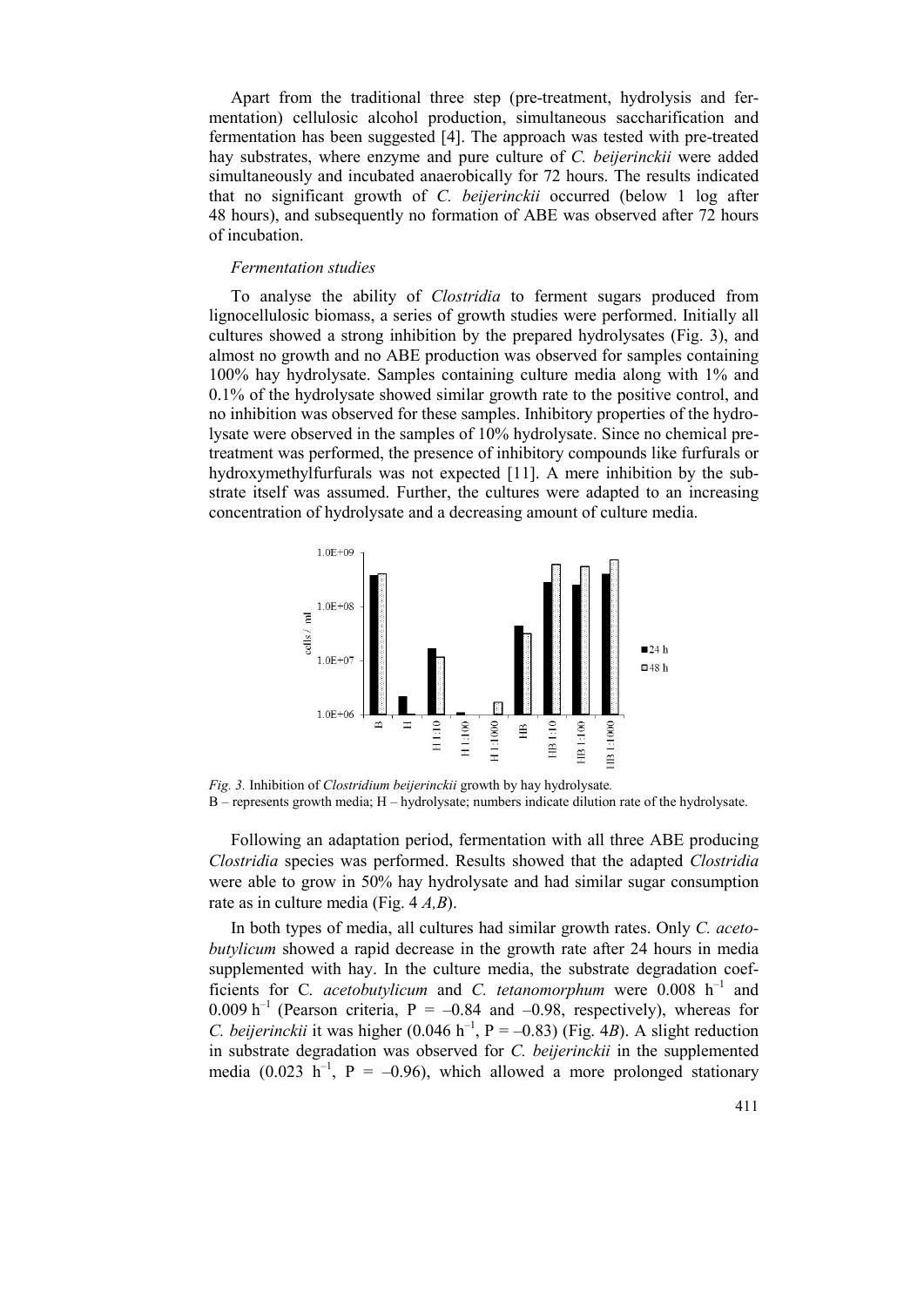phase – the substrate was utilized more slowly, and a longer stationary phase was observed (after 72 hours the cells were still found in a stationary growth phase), during which the low molecular weight products are usually formed along with initiation of sporulation [12]. The onset of stationary phase and shift from acetogenic to solventogenic phase was also demonstrated first by a rapid decrease of system pH (from  $\sim$  6 to 4), then stabilization and subsequent increase. For *C. beijerinckii* at early stationary phase the pH value often decreased below 4.



*Fig. 4.* Growth and subsequent sugar consumption of *C. acetobutylicum*, *C. beijerinckii* and *C. tetanomorphum* in media containing 50% hay (*A*), or in pure culture media (*B*). Values are expressed as the ratio between sugar concentration in the samples after and before cell addition  $(C/C<sub>in</sub>)$ , versus incubation time.

Production of acetone, butanol and ethanol (ABE) from the fermentation of *Clostridia* is a common technology [1]. However, its industrial application has been limited due to low product yield, which results from the inhibition of fermenting bacteria during the increase of alcohol concentration in the process broth [2]. The observed total product (ABE) concentration reached 0.66% with classic medium, but decreased when waste hydrolysate was added. A similar trend was observed for adapted cultures, too. Subsequently, the low concentration of butanol in the fermentation broth caused high product recovery costs. To increase the ABE production, it was necessary to keep the ABE con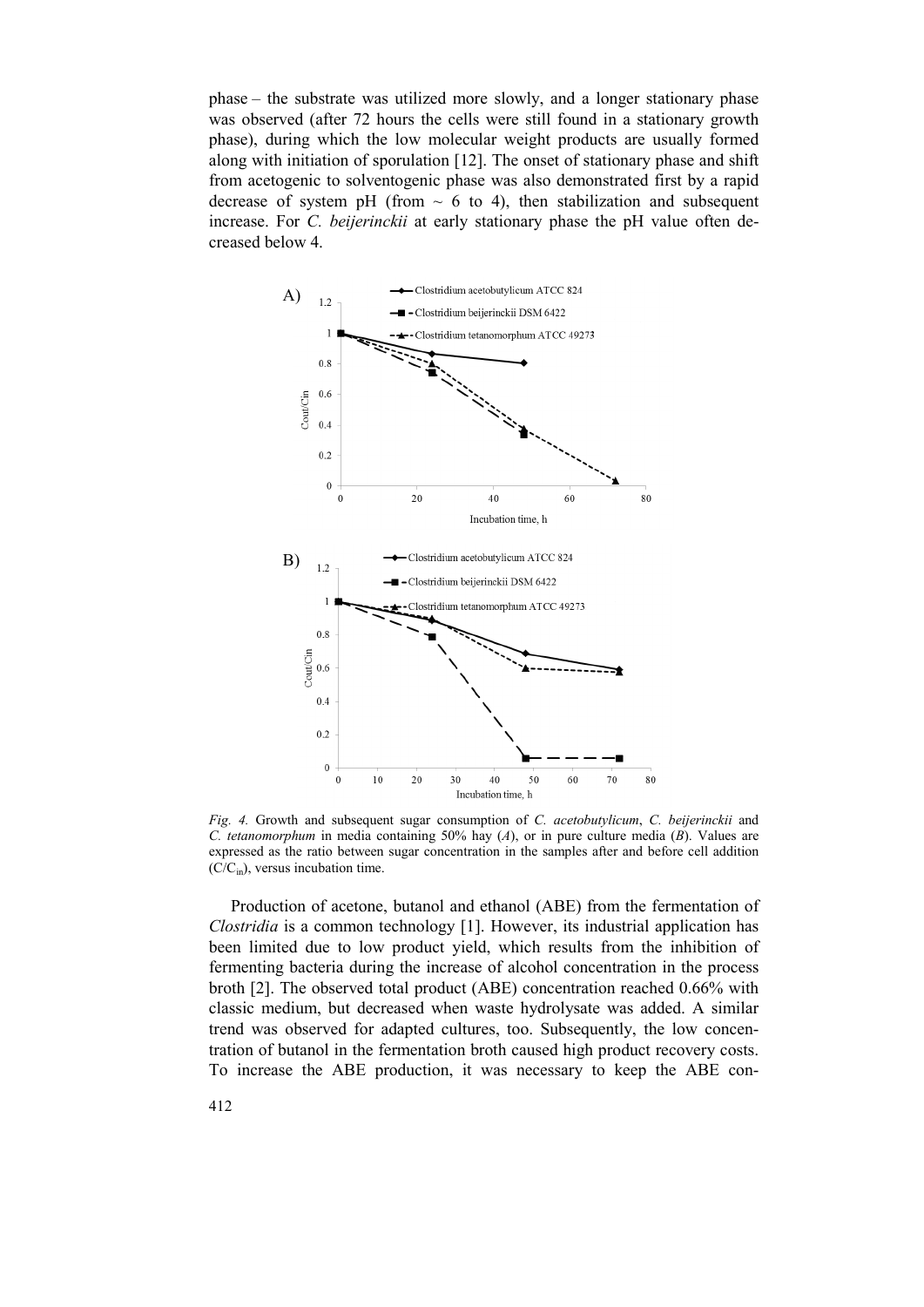centration in the fermenter below the toxic level, *e.g.*, using the gas-stripping process. Consequently, the yield can be higher by up to 13 times [13]. A number of recent studies are based on complicated commercial technologies and large plant construction, whereas the focus of this research was to develop a simple system for waste processing on small scale, *e.g.*, at individual farms. In this case, the boiling pre-treatment of hydrolysate, *Clostridium* cell adaptation and inhibitor removal by dilution of hydrolysate are optimal and cost effective methods.

# **CONCLUSIONS**

Agricultural waste (giant hogweed, hay) can be converted to fermentable sugars in a simple and environmentally friendly (no use of chemicals) manner, and used for biobutanol production on small scale.

Adaptation of *Clostridia* to hydrolysates allowed decreasing of substrate inhibition on cell growth, and the observed sugar consumption rate was similar for pure culture media and for a substrate containing 50% of hydrolysate.

#### *Acknowledgement*

*This work has been supported by European Regional Development Fund Project No. 2010/0300/ 2DP/2.1.1.1.0/10/APIA/VIAA/165, The production of a new generation of biofuel* – *biobutanol from agricultural waste".*

#### **REFERENCES**

- 1. Antoni, D., Zverlov, V.V., Schwarz W.H. (2007). Biofuels from microbes. *Appl. Microbiol. Biotechnol*., *77*, 23–35.
- 2. Jones, D.T., Woods, D.R. (1986). Acetone butanol fermentation revisited. *Microbiological reviews, 50*(4), 484–524.
- 3. Qureshi, N., Saha, B. C., Dien, B., Hector, R. E., Cotta, M A. (2010). Production of butanol (a biofuel) from agricultural residues: Part I – Use of barley straw hydrolyzate 5. *Biomass and bioenergy*, *34*, 559–565.
- 4. Cheng, C.-L., Che, P.-Y., Chen, B.-Y., Lee, W.-J., Lin, C.-Y., Chang, J.-S. (2012). Biobutanol production from agricultural waste by an acclimated mixed bacterial microflora. *Appl. energy*, *100*, 3–9.
- 5. Zheng, Y., Pan, Z., Zhang, R. (2009). Overview of biomass pre-treatment for cellulosic ethanol production. *Int. J. Agric. & Biol. Eng.*, *2*, 51–68.
- 6. Kumar, P., Barrett, D.M., Delwiche M.J., Stroeve, P. (2009). Methods for pretreatment of lignocellulosic biomass for efficient hydrolysis and biofuel production. *Industr. Eng. Chem. Res.*, *48*(8), 3713–3729.
- 7. Ghose, T.K. (1987). Measurement of cellulose activities. *Pure & Appl. Chem.*, *59*, 257–268.
- 8. Bailey, M.J., Biely, P., Poutanen, K. (1992). Interlaboratory testing of methods for assay of xylanase activity. *J. Biotechnol.*, *23*, 257–270.
- 9. Gregg, D.J., Saddler, J.N. (1996). Factors affecting cellulose hydrolysis and the potential of enzyme recycle to enhance the efficiency of an integrated wood to ethanol. *Biotechnol. Bioeng., 51* (4), 375–383.
- 10. Joshi, B., Bhatt, M.R., Sharma, D., Joshi, J., Malla, R., Sreerama, L. (2011). Lignocellulosic ethanol production: Current practices and recent developments. *Biotechnol. Mol. Biol. Rev., 6* (8), 172–182.
- 11. Pandey, A., Larroche, C., Ricke, S.C., Dussap, C.-G., Gnansounou, E. (2011). *Biofuels: Alternative Feedstocks and Conversion Processes.* USA: Academic Press.
- 12. Lee, S.J., Park, J.H., Jang S.H., Nielsen L.K., Kim, J., Jung, K.S. (2008). Fermentative butanol production by *Clostridia*. *Biotech. Bioeng., 101* (2), 209–228.
- 13. Ezeji, T.C., Qureshi, N., Blaschek, H.P. (2004). Acetone butanol ethanol (ABE) production from concentrated substrate: reduction in substrate inhibition by fed-batch technique and product inhibition by gas stripping. *Appl. Microbiol. Biotechnol., 63* (6), 653–658.